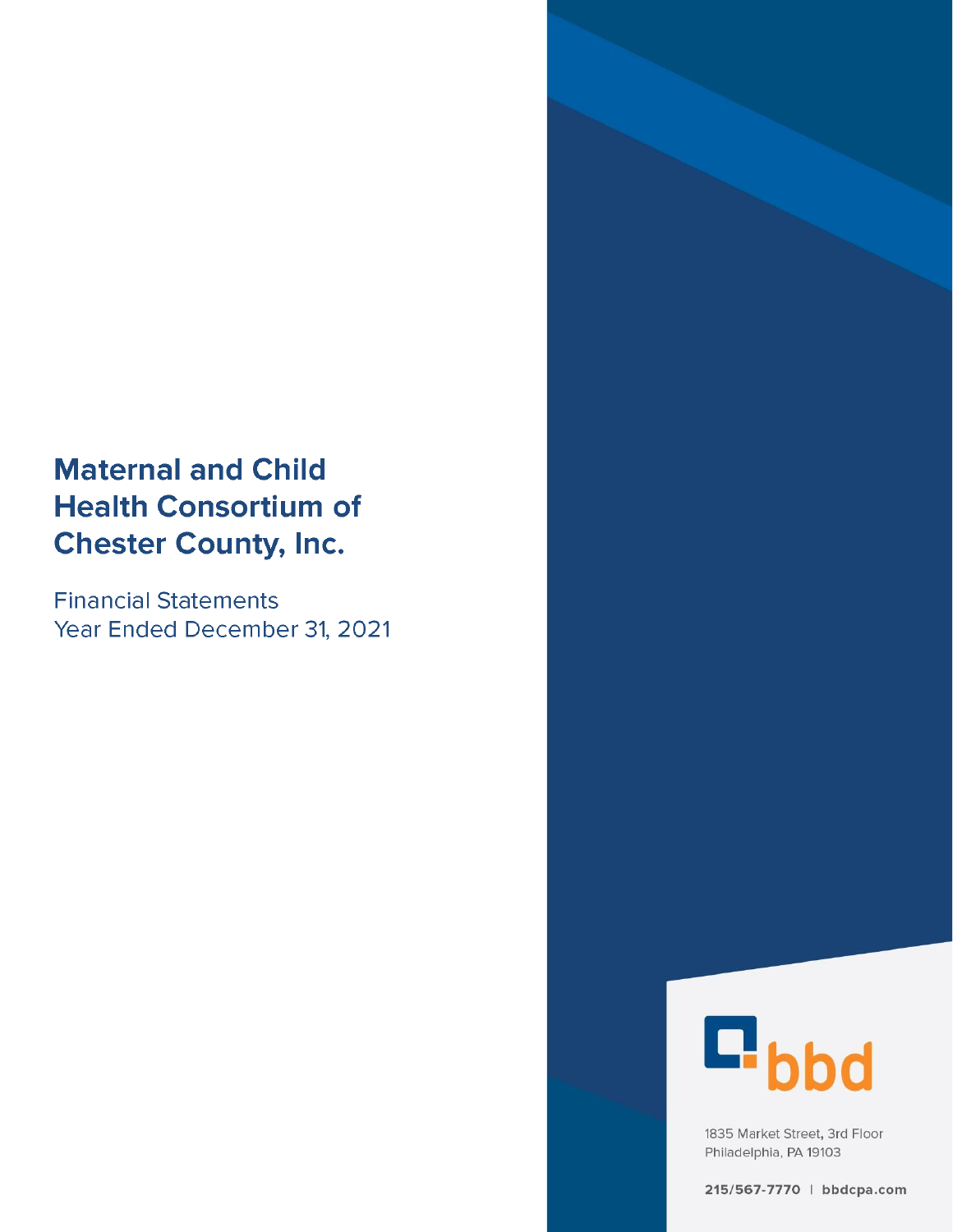### *CONTENTS*

| <b>INDEPENDENT AUDITOR'S REPORT</b>     | 1 |
|-----------------------------------------|---|
| <b>FINANCIAL STATEMENTS</b>             |   |
| <b>Statement of Financial Position</b>  | 3 |
| <b>Statement of Activities</b>          | 4 |
| <b>Statement of Functional Expenses</b> | 5 |
| <b>Statement of Cash Flows</b>          | 6 |
| <b>Notes to Financial Statements</b>    | 7 |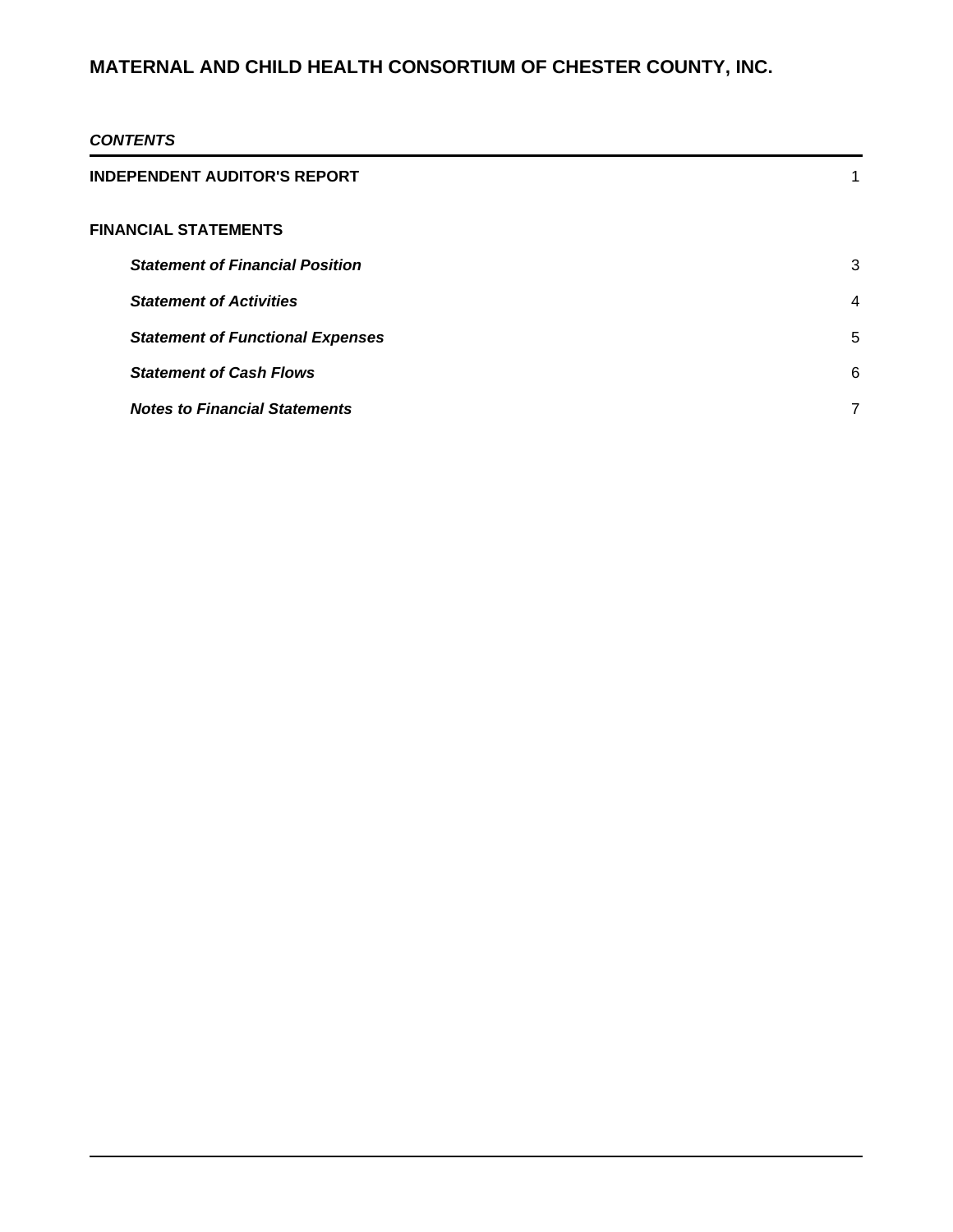

### **INDEPENDENT AUDITOR'S REPORT**

**Board of Directors Maternal and Child Health Consortium of Chester County, Inc. West Chester, Pennsylvania**

### **Opinion**

We have audited the accompanying financial statements of Maternal and Child Health Consortium of Chester County, Inc. (a nonprofit organization), which comprise the statement of financial position as of December 31, 2021, and the related statements of activities, functional expenses, and cash flows for the year then ended, and the related notes to the financial statements.

In our opinion, the financial statements referred to above present fairly, in all material respects, the financial position of Maternal and Child Health Consortium of Chester County, Inc. as of December 31, 2021, and the changes in its net assets and its cash flows for the year then ended in accordance with U.S. generally accepted accounting principles.

### **Basis for Opinion**

We conducted our audit in accordance with U.S. generally accepted auditing standards. Our responsibilities under those standards are further described in the Auditor's Responsibilities for the Audit of the Financial Statements section of our report. We are required to be independent of Maternal and Child Health Consortium of Chester County, Inc. and to meet our other ethical responsibilities in accordance with the relevant ethical requirements relating to our audit. We believe that the audit evidence we have obtained is sufficient and appropriate to provide a basis for our audit opinion.

### **Responsibilities of Management for the Financial Statements**

Management is responsible for the preparation and fair presentation of the financial statements in accordance with U.S. generally accepted accounting principles, and for the design, implementation and maintenance of internal control relevant to the preparation and fair presentation of financial statements that are free from material misstatement, whether due to fraud or error.

In preparing the financial statements, management is required to evaluate whether there are conditions or events, considered in the aggregate, that raise substantial doubt about Maternal and Child Health Consortium of Chester County, Inc.'s ability to continue as a going concern within one year after the date that the financial statements are available to be issued.

### **Auditor's Responsibilities for the Audit of the Financial Statements**

Our objectives are to obtain reasonable assurance about whether the financial statements as a whole are free from material misstatement, whether due to fraud or error, and to issue an auditor's report that includes our opinion. Reasonable assurance is a high level of assurance but is not absolute assurance and therefore is not a guarantee that an audit conducted in accordance with generally accepted auditing standards will always detect a material misstatement when it exists. The risk of not detecting a material misstatement resulting from fraud is higher than for one resulting from error, as fraud may involve collusion, forgery, intentional omissions, misrepresentations, or the override of internal control. Misstatements are considered material if there is a substantial likelihood that, individually or in the aggregate, they would influence the judgment made by a reasonable user based on the financial statements.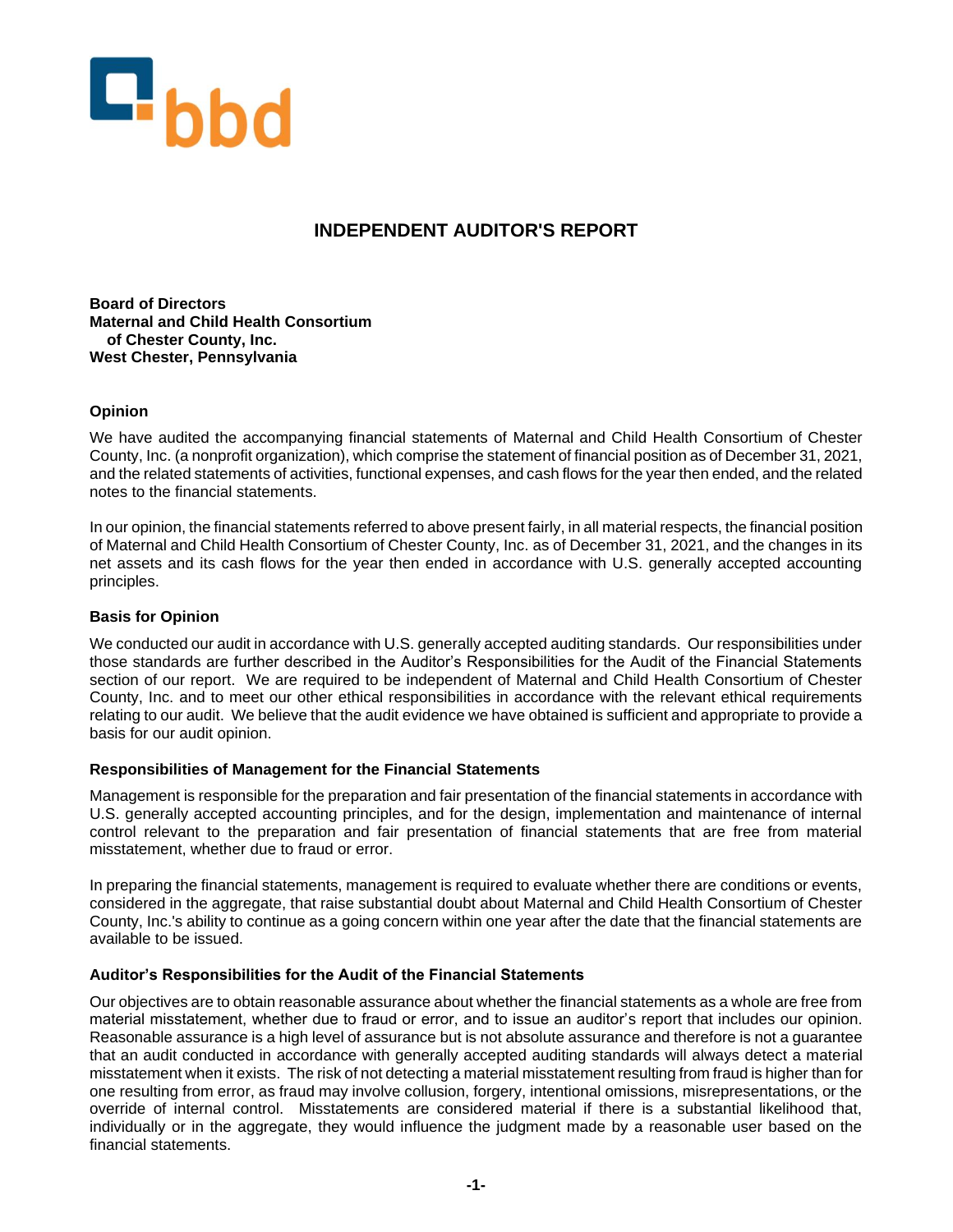In performing an audit in accordance with generally accepted auditing standards, we:

- Exercise professional judgment and maintain professional skepticism throughout the audit.
- Identify and assess the risks of material misstatement of the financial statements, whether due to fraud or error, and design and perform audit procedures responsive to those risks. Such procedures include examining, on a test basis, evidence regarding the amounts and disclosures in the financial statements.
- Obtain an understanding of internal control relevant to the audit in order to design audit procedures that are appropriate in the circumstances, but not for the purpose of expressing an opinion on the effectiveness of Maternal and Child Health Consortium of Chester County, Inc.'s internal control. Accordingly, no such opinion is expressed.
- Evaluate the appropriateness of accounting policies used and the reasonableness of significant accounting estimates made by management, as well as evaluate the overall presentation of the financial statements.
- Conclude whether, in our judgment, there are conditions or events, considered in the aggregate, that raise substantial doubt about Maternal and Child Health Consortium of Chester County, Inc.'s ability to continue as a going concern for a reasonable period of time.

We are required to communicate with those charged with governance regarding, among other matters, the planned scope and timing of the audit, significant audit findings, and certain internal control related matters that we identified during the audit.

#### **Report on Summarized Comparative Information**

We have previously audited Maternal and Child Health Consortium of Chester County, Inc.'s 2020 financial statements, and we expressed an unmodified audit opinion on those audited financial statements in our report dated March 29, 2021. In our opinion, the summarized comparative information presented herein as of and for the year ended December 31, 2020, is consistent, in all material respects, with the audited financial statements from which it has been derived.

 $BBO, UP.$ 

**Philadelphia, Pennsylvania May 9, 2022**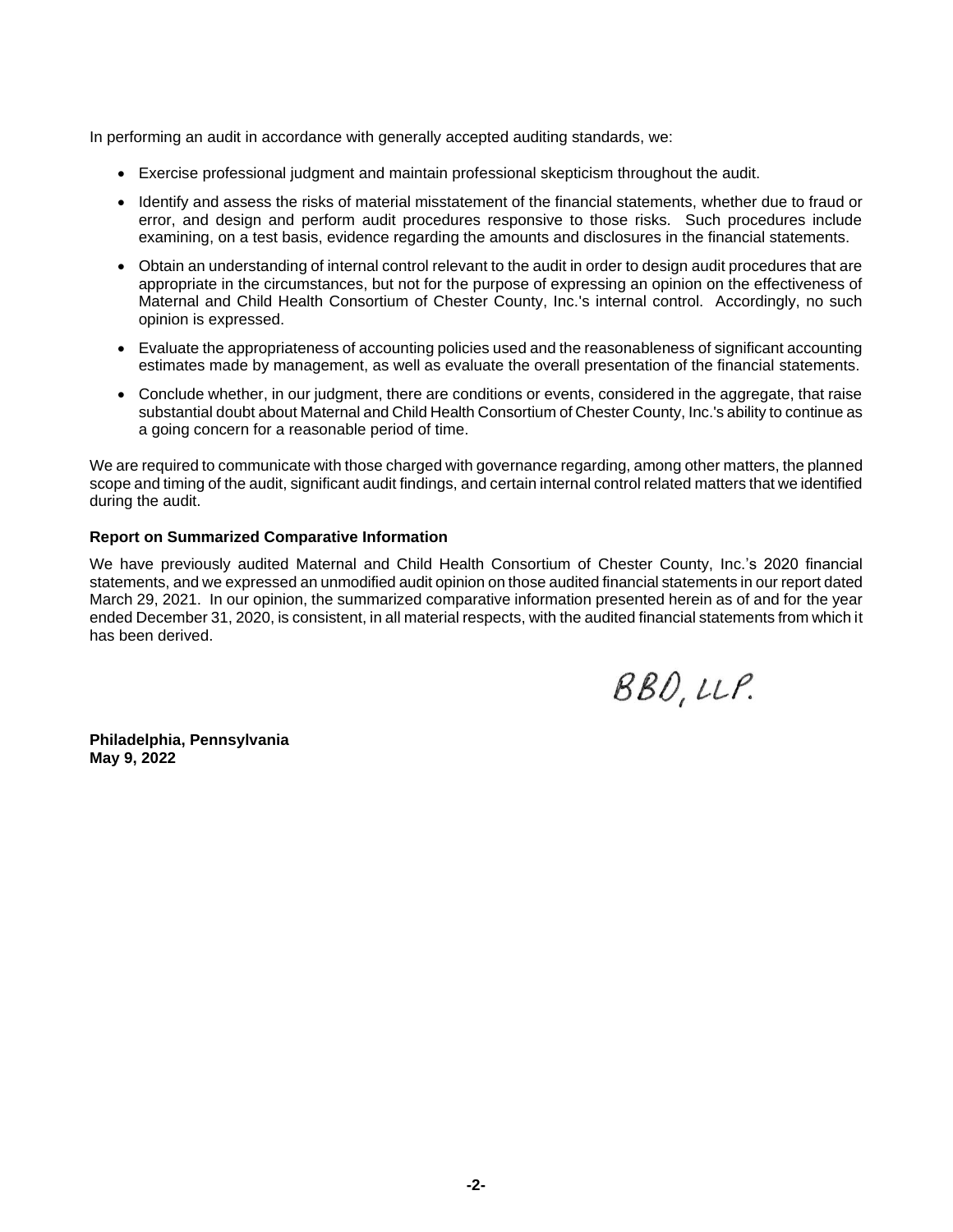### *STATEMENT OF FINANCIAL POSITION*

### **December 31, 2021 with comparative totals for 2020**

|                                                            | <u>2021</u>   | 2020          |
|------------------------------------------------------------|---------------|---------------|
| <b>ASSETS</b>                                              |               |               |
| Cash                                                       | \$1,331,711   | \$1,090,620   |
| Certificates of deposit                                    | 83,603        | 83,211        |
| Contributions and grants receivable                        | 209,461       | 278,257       |
| Prepaid expenses and other assets                          | 25,594        | 10,153        |
| Beneficial interest in assets held by community foundation | 33,614        | 30,088        |
| <b>Total assets</b>                                        | \$1,683,983   | \$1,492,329   |
| <b>LIABILITIES</b>                                         |               |               |
| Accounts payable and accrued expenses                      | \$<br>131,971 | 108,045<br>\$ |
| Loan payable - Paycheck Protection Program                 |               | 179,390       |
| <b>Total liabilities</b>                                   | 131,971       | 287,435       |
| <b>NET ASSETS</b>                                          |               |               |
| Without donor restrictions                                 | 838,033       | 463,940       |
| With donor restrictions                                    | 713,979       | 740,954       |
| <b>Total net assets</b>                                    | 1,552,012     | 1,204,894     |
| <b>Total liabilities and net assets</b>                    | \$1,683,983   | \$1,492,329   |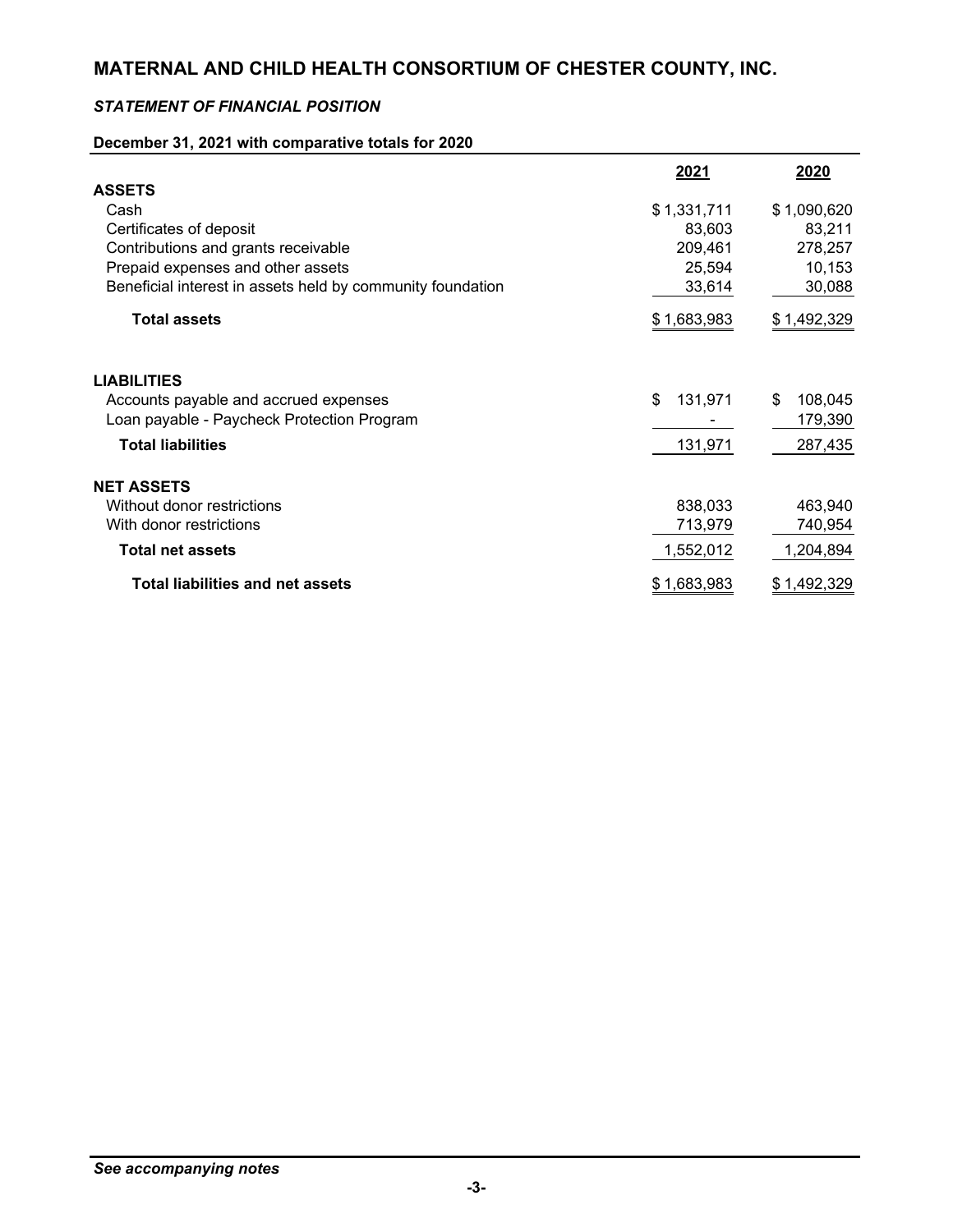### *STATEMENT OF ACTIVITIES*

### **Year ended December 31, 2021 with comparative totals for 2020**

|                                           | <b>Without Donor</b> | <b>With Donor</b>   | <b>Totals</b> |             |
|-------------------------------------------|----------------------|---------------------|---------------|-------------|
|                                           | <b>Restrictions</b>  | <b>Restrictions</b> | 2021          | 2020        |
| <b>REVENUE AND SUPPORT</b>                |                      |                     |               |             |
| Grants                                    | \$1,397,057          | \$                  | \$1,397,057   | \$1,173,196 |
| Contributions                             | 167,019              | 459,320             | 626,339       | 660,024     |
| Gain on forgiveness of loan payable -     |                      |                     |               |             |
| Paycheck Protection Program               | 179,390              |                     | 179,390       |             |
| Other income                              | 6,598                |                     | 6,598         | 5,183       |
| Change in value of beneficial interest in |                      |                     |               |             |
| assets held by community foundation       | 3,526                |                     | 3,526         | 2,618       |
| Net assets released from restrictions     | 486,295              | (486, 295)          |               |             |
| <b>Total revenue and support</b>          | 2,239,885            | (26, 975)           | 2,212,910     | 1,841,021   |
| <b>EXPENSES</b>                           |                      |                     |               |             |
| Program services                          |                      |                     |               |             |
| <b>Healthy Start</b>                      | 239,919              |                     | 239,919       | 138,701     |
| <b>Family Benefits</b>                    | 629,148              |                     | 629,148       | 665,113     |
| Family Center and other                   | 695,283              |                     | 695,283       | 625,977     |
| <b>Supporting services</b>                |                      |                     |               |             |
| Management and general                    | 134,222              |                     | 134,222       | 124,212     |
| Fundraising                               | 167,220              |                     | 167,220       | 116,594     |
| <b>Total expenses</b>                     | 1,865,792            |                     | 1,865,792     | 1,670,597   |
| <b>CHANGE IN NET ASSETS</b>               | 374,093              | (26, 975)           | 347,118       | 170,424     |
| <b>NET ASSETS</b>                         |                      |                     |               |             |
| Beginning of year                         | 463,940              | 740,954             | 1,204,894     | 1,034,470   |
| End of year                               | \$<br>838,033        | \$713,979           | \$1,552,012   | \$1,204,894 |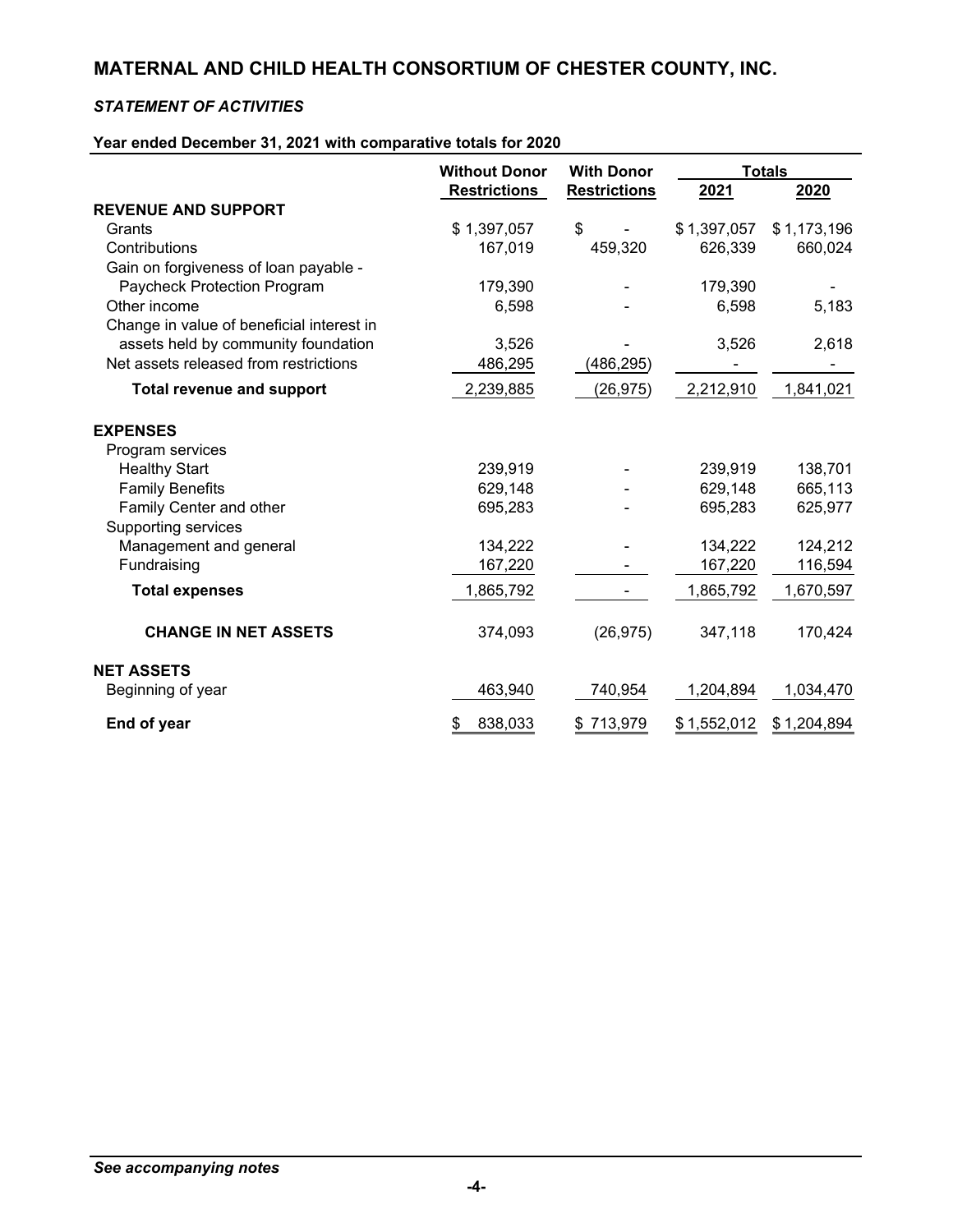### *STATEMENT OF FUNCTIONAL EXPENSES*

### **Year ended December 31, 2021 with comparative totals for 2020**

|                          |                                | <b>Program Services</b>   |                                             | <b>Supporting Services</b>       |                    | <b>Totals</b> |             |
|--------------------------|--------------------------------|---------------------------|---------------------------------------------|----------------------------------|--------------------|---------------|-------------|
|                          | <b>Healthy</b><br><u>Start</u> | Family<br><b>Benefits</b> | <b>Family</b><br><b>Center</b><br>and Other | <b>Management</b><br>and General | <b>Fundraising</b> | <u>2021</u>   | 2020        |
| Personnel costs          | \$172,802                      | \$447,666                 | \$486,137                                   | \$72,979                         | 95,783<br>\$       | \$1,275,367   | \$1,157,428 |
| Conferences and meetings | 2,000                          | 926                       | 10,596                                      | 18                               | 1.143              | 14,683        | 25,448      |
| Dues and subscriptions   | 1,487                          | 3,645                     | 3,577                                       | 1,509                            | 30,554             | 40,772        | 45,874      |
| Equipment                | 2,796                          | 7,642                     | 8,178                                       | 2,004                            | 1,287              | 21,907        | 16,156      |
| Events                   |                                |                           |                                             |                                  | 25,979             | 25,979        |             |
| Insurance                |                                |                           |                                             | 6,629                            |                    | 6,629         | 6,018       |
| IT and data support      | 9,720                          | 17,899                    | 21,151                                      | 3,749                            | 2,136              | 54,655        | 41,083      |
| Occupancy                | 18,220                         | 36,886                    | 50,048                                      | 2,604                            | 1,507              | 109,265       | 101,716     |
| Office                   | 446                            | 1,803                     | 3,339                                       | 3,812                            | 740                | 10,140        | 7,079       |
| Partner payments         |                                | 57,049                    |                                             |                                  |                    | 57,049        | 54,825      |
| Professional fees        | 21,410                         | 48,812                    | 67,488                                      | 35,954                           | 7,147              | 180,811       | 152,673     |
| Travel                   | 3,037                          | 1,923                     | 34,027                                      | 169                              | 11                 | 39,167        | 27,415      |
| <b>Miscellaneous</b>     | 8,001                          | 4,897                     | 10,742                                      | 4,795                            | 933                | 29,368        | 34,882      |
| <b>Total expenses</b>    | \$239,919                      | \$629,148                 | \$695,283                                   | \$134,222                        | \$167,220          | \$1,865,792   | \$1,670,597 |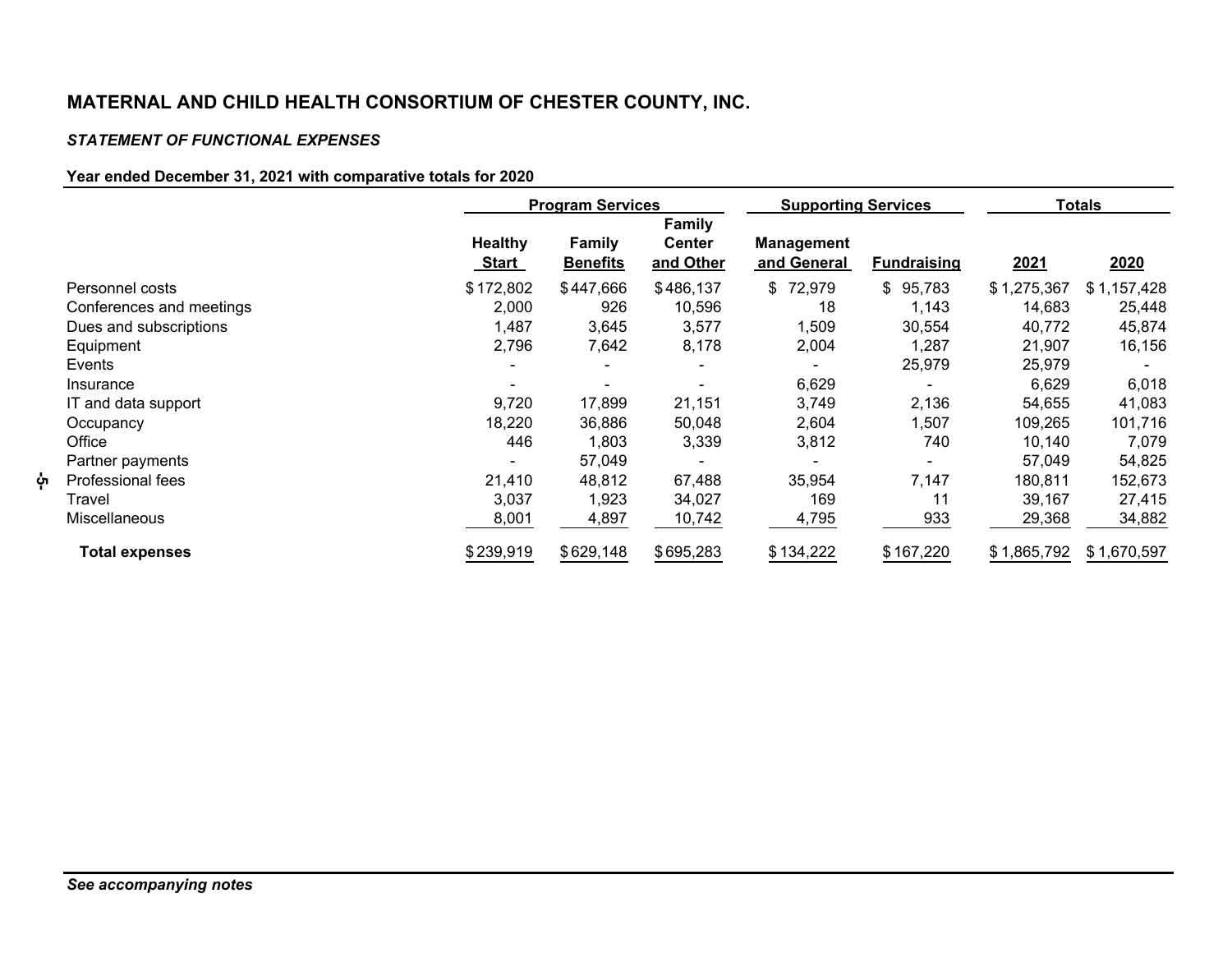### *STATEMENT OF CASH FLOWS*

### **Year ended December 31, 2021 with comparative totals for 2020**

|                                                                                                                                                       | 2021                  | 2020                |
|-------------------------------------------------------------------------------------------------------------------------------------------------------|-----------------------|---------------------|
| <b>CASH FLOWS FROM OPERATING ACTIVITIES</b>                                                                                                           |                       |                     |
| <b>Change in net assets</b>                                                                                                                           | \$<br>347,118         | \$<br>170,424       |
| Adjustments to reconcile change in net assets to net<br>cash provided by (used for) operating activities                                              |                       |                     |
| Change in value of beneficial interest in assets held by<br>community foundation<br>Gain on forgiveness of loan payable - Paycheck Protection Program | (3,526)<br>(179, 390) | (2,618)             |
| (Increase) decrease in<br>Contributions and grants receivable<br>Prepaid expenses and other assets                                                    | 68,796<br>(15, 441)   | 129,868<br>5,438    |
| Increase (decrease) in<br>Accounts payable and accrued expenses                                                                                       | 23,926                | 28,588              |
| Net cash provided by operating activities                                                                                                             | 241,483               | 331,700             |
| <b>CASH FLOWS FROM INVESTING ACTIVITIES</b><br>Purchase of certificates of deposit<br>Proceeds from maturities of certificates of deposit             | (20, 802)<br>20,410   | (21, 909)<br>81,680 |
| Net cash provided by (used for) investing activities                                                                                                  | (392)                 | 59,771              |
| <b>CASH FLOWS FROM FINANCING ACTIVITIES</b><br>Proceeds from Ioan payable - Paycheck Protection Program                                               |                       | 179,390             |
| Change in cash                                                                                                                                        | 241,091               | 570,861             |
| <b>CASH</b><br>Beginning of year                                                                                                                      | 1,090,620             | 519,759             |
| End of year                                                                                                                                           | \$1,331,711           | \$1,090,620         |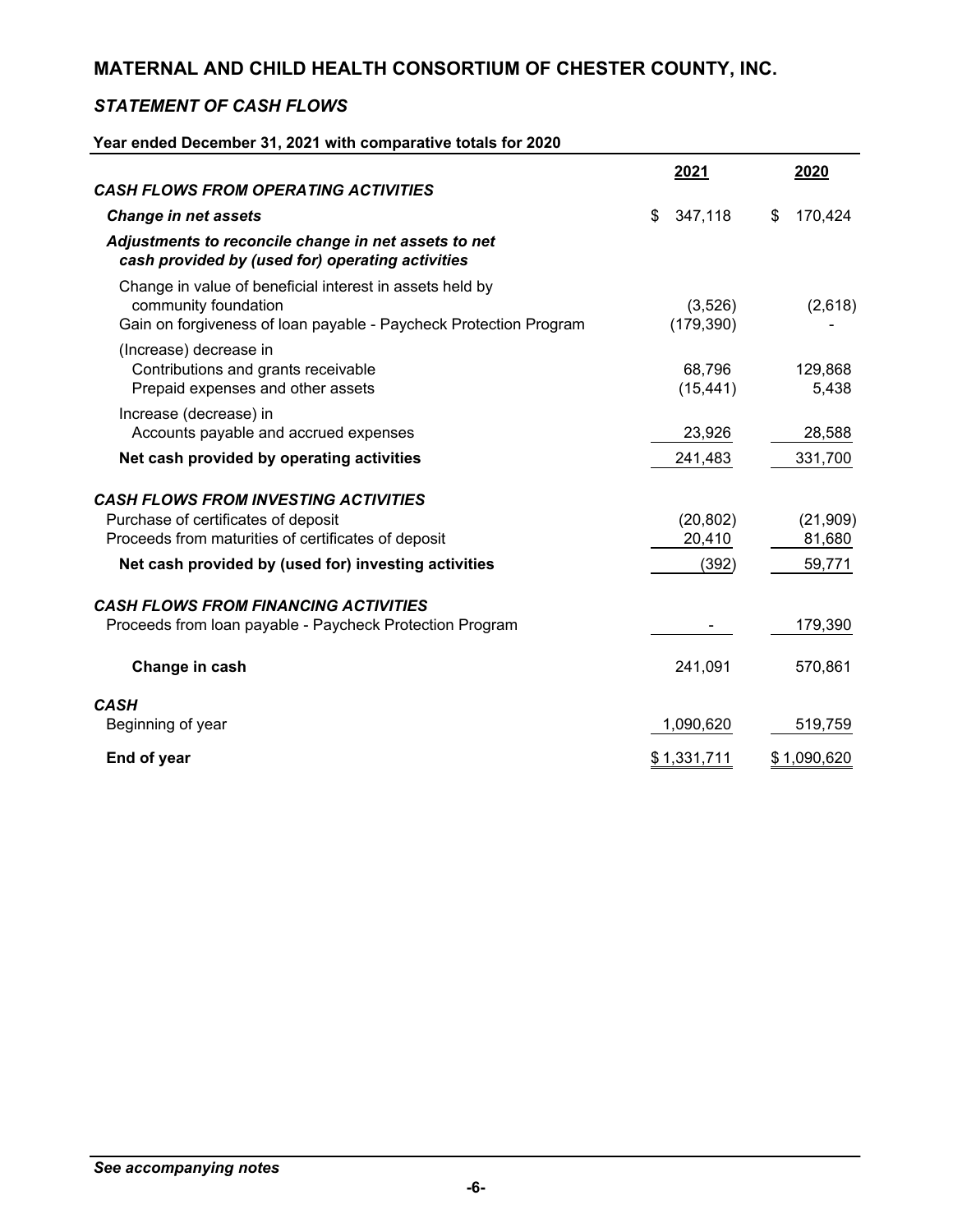### *NOTES TO FINANCIAL STATEMENTS*

### **December 31, 2021**

### **(1) NATURE OF OPERATIONS**

Maternal and Child Health Consortium of Chester County, Inc. (the *"Organization"*) helps low-income families and children overcome barriers to good health. Our mission is to advocate for and empower prenatal and parenting families to achieve healthy beginnings and a bright future through a caring culture of service. The Organization serves over 5,000 families in the Chester County and Montgomery County every year through home-visiting, health care access, and school readiness programs.

### *Healthy Start Program*

The Healthy Start home-visiting program provides high risk pregnant and parenting women with children ages 0-18 months with evidence-based pre and postnatal health education, connections to health care, and other health and social service support to improve maternal and infant health; ensures a medical home for women's perinatal care and children's pediatric care socio-emotional and educational perinatal support (uses the PAT model); comprehensive health risk assessments and behavioral health screenings for depression and Adverse Childhood Experiences Health insurance; and food benefits enrollment information and referrals.

- **Diabetes and Heart Disease Prevention Program** Community Health Workers provide nutrition education, community food demos, guided exercise, and tools for self-managing health.
- **Plan of Safe Care (POSC)** Ensures the safety and well-being of infants affected by prenatal substance exposure by addressing treatment needs of caregivers.
- **Perinatal Periods of Risk Project (PPOR)** Collaborative group of Chester County providers improving health services to reduce infant mortality and morbidity.

### *Family Benefits Program*

The Family Benefits Program provides health insurance and food benefits enrollment assistance to eligible families and children ages 0-19 years.

Medical Assistance (MA), Children's Health Insurance Program (CHIP), Supplemental Nutrition Assistance Program (SNAP), Temporary Assistance for Needy Families (TANF), Supplemental Nutrition Program for Women, Children and Infants (WIC).

### *Family Center Program*

The Family Center home-visiting program provides parents and children ages 0-5 years in southern Chester County with early childhood development education, health and social service resource access to build a foundation for their child's success in school.

- Child health and developmental screenings Home-visits and educational enrichment activities (uses the PAT model)
- Chronic disease prevention education
- Group connections for parents
- 2-week summer kindergarten transition program
- Enrollment in health insurance and food benefits
- **Fatherhood Program**

The Organization's Parent Educators work with fathers to support healthy involvement in their children's growth and education through parent-child activities and learning, peer groups, and health and social service support.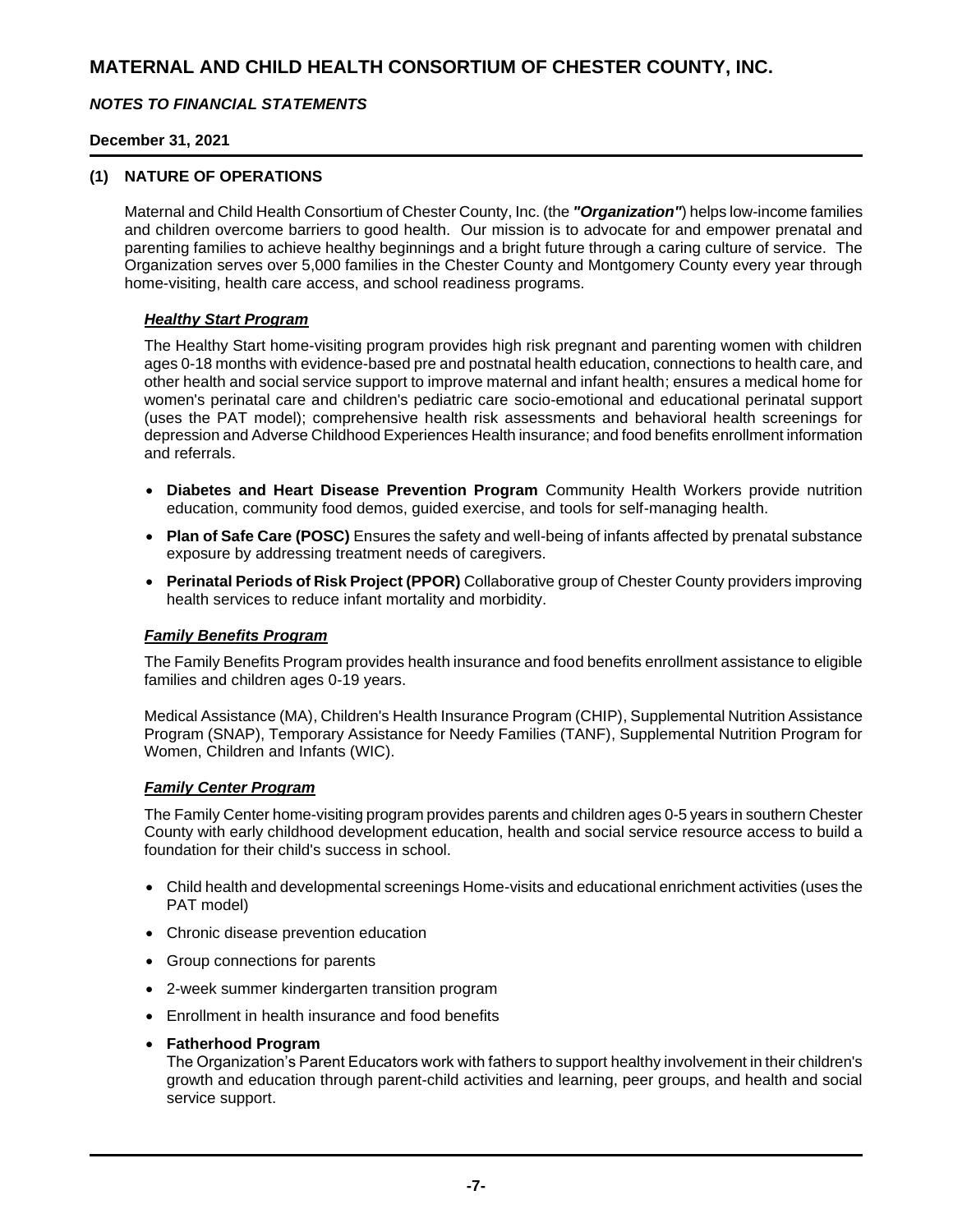### *NOTES TO FINANCIAL STATEMENTS*

### **December 31, 2021**

- **Empowering Families – Family Center Program** Builds family resiliency and safe home environments to prevent incidences of child abuse, neglect, and domestic violence among high-risk families with children under 5 years old. • **Community Connections/Information and Referral program**
- The Organization partners with agencies in Coatesville to provide low-income residents referrals for housing assistance, employment training, food access, affordable medical care, and other resources with minimal delay.
- **Life Skills, Diversion, and Family Group Decision Making Programs** Develops plans with families referred by Chester County Department of Children, Youth and Families to ensure child safety and prevent child abuse and neglect.

### **(2) SIGNIFICANT ACCOUNTING POLICIES**

### *Basis of Accounting*

The financial statements have been prepared on the accrual basis of accounting. As a result, revenues are recognized when earned and expenses are recognized when incurred.

### *Financial Statement Presentation*

The Organization reports information regarding its financial position and activities according to the following classes of net assets:

### *Without donor restrictions*

Net assets that are not subject to donor-imposed restrictions.

### *With donor restrictions*

Net assets that are subject to donor-imposed restrictions that will be satisfied by actions of the Organization and/or the passage of time. When a restriction is satisfied, net assets with donor restrictions are reclassified to net assets without donor restrictions and reported in the statement of activities as net assets released from restrictions.

Also included in this category are net assets subject to donor-imposed restrictions that require the net assets be maintained indefinitely while permitting the Organization to expend the income generated in accordance with the provisions of the contribution. The Organization had no net assets required to be maintained indefinitely at December 31, 2021.

### *Fair Value Measurements of Assets and Liabilities*

Generally accepted accounting principles (*"GAAP"*) define fair value as the price that would be received to sell an asset or paid to transfer a liability (i.e., the "exit price") in an orderly transaction between market participants at the measurement date. GAAP establishes a fair value hierarchy for inputs used in measuring fair value that maximizes the use of observable inputs and minimizes the use of unobservable inputs by requiring that the most observable inputs be used when available. Observable inputs are those that market participants would use in pricing the asset or liability based on market data obtained from sources independent of the Organization. Unobservable inputs reflect the Organization's assumptions about the inputs market participants would use in pricing the asset or liability based on the best information available in the circumstances. The fair value hierarchy is categorized into three levels based on the inputs as follows:

*Level 1* – Valuations based on quoted prices in active markets for identical assets or liabilities that the Organization has the ability to access. Since valuations are based on quoted prices that are readily and regularly available in an active market, valuation of these assets and liabilities does not entail a significant degree of judgment.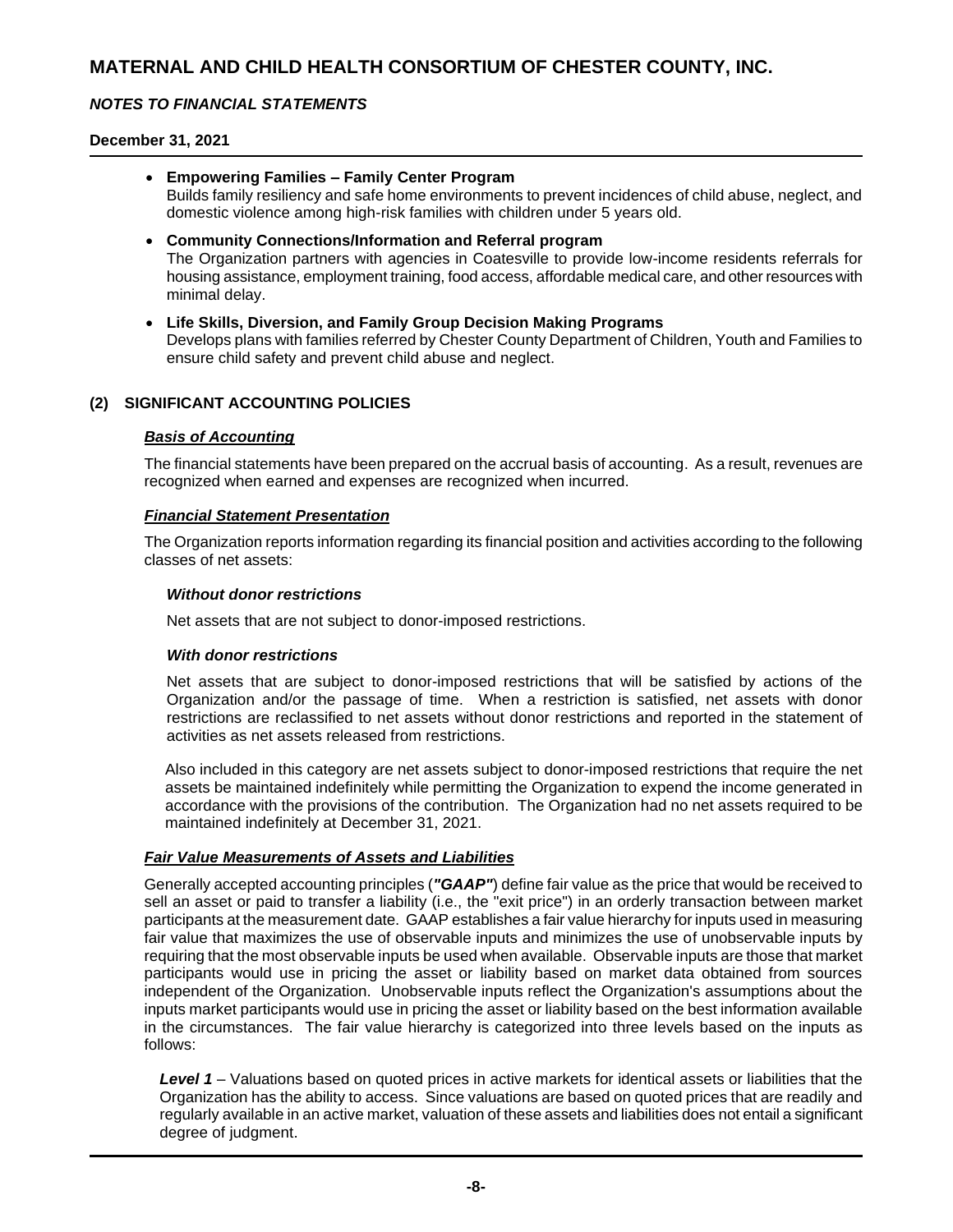### *NOTES TO FINANCIAL STATEMENTS*

### **December 31, 2021**

*Level 2* – Valuations based on quoted prices in markets that are not active or for which all significant inputs are observable, either directly or indirectly.

*Level 3* – Valuations based on inputs that are unobservable, that is, inputs that reflect the Organization's own assumptions.

#### *Certificates of Deposit*

Certificates of deposit are reported at fair value, using Level 2 inputs, with interest included in the statement of activities. Interest income is recorded as earned.

### *Contributions and Grants*

Contributions and grants received are recorded as net assets without donor restrictions or with donor restrictions depending on the absence or existence and nature of any donor restrictions. Donor-restricted contributions and grants whose restrictions are satisfied in the same period are reported as net assets without donor restrictions.

Unconditional contributions and grants are recognized as revenue when the related promise to give is received. Conditional contributions and grants are recognized as revenue when the conditions are satisfied.

The Organization also had conditional contributions and grants receivable from the U.S. Department of Health and Human Services of \$207,751, Chester County of \$25,328 and a Foundation of \$20,000 at December 31, 2021.

### *Beneficial Interest in Assets Held by Community Foundation*

The Organization reports its beneficial interest in assets held by community foundation at the net asset value as received from the community foundation.

### *Functional Allocation of Expenses*

The costs of providing various program and supporting services have been summarized on a functional basis in the statements of activities and functional expenses. Expenses directly attributable to a specific functional area are reported as expenses of that functional area. Expenses not directly attributable to a specific functional area are allocated. Significant expenses that are allocated include personnel costs which are allocated based on estimates of time and effort.

### *Income Tax Status*

The Organization is exempt from federal income tax under Section 501(c)(3) of the Internal Revenue Code. However, income from certain activities not directly related to the Organization's tax-exempt purpose is subject to taxation as unrelated business income. In addition, the Organization qualifies for the charitable contribution deduction under Section 170(b)(1)(A) and has been classified as an Organization other than a private foundation under Section 509(a)(1).

GAAP requires entities to evaluate, measure, recognize and disclose any uncertain income tax positions taken on their tax returns. GAAP prescribes a minimum threshold that a tax position is required to meet in order to be recognized in the financial statements. The Organization believes that it had no uncertain tax positions as defined in GAAP.

### *Concentration of Revenue and Credit Risk*

Financial instruments which subject the Organization to concentrations of credit risk consist primarily of cash and contributions and grants receivable. The Organization maintains cash deposits at various banks and financial institutions and at times these may exceed federally-insured limits. Contributions and grants receivable are reported at fair value using level 2 inputs and are expected to be collected in 2022.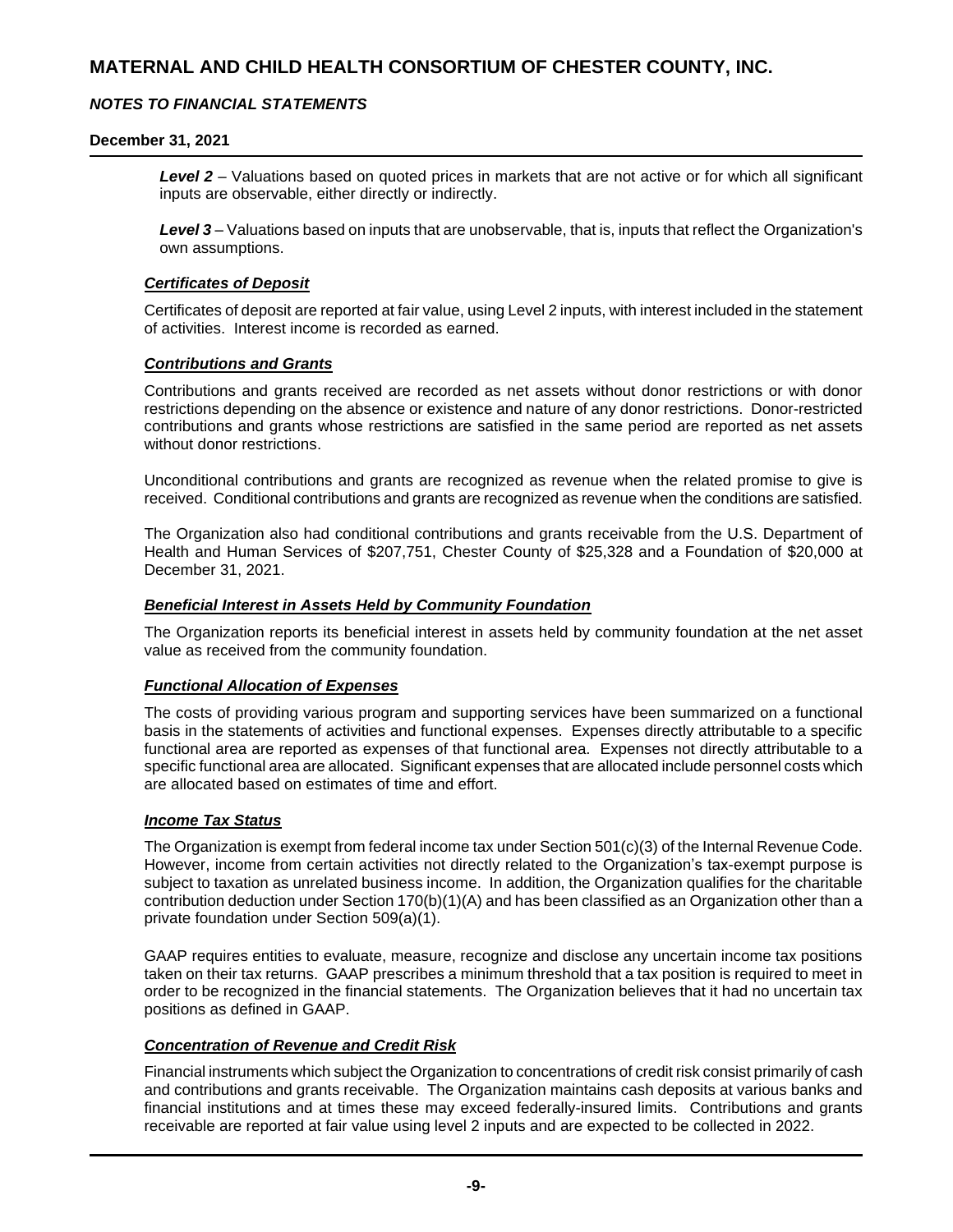### *NOTES TO FINANCIAL STATEMENTS*

### **December 31, 2021**

Grants from the U.S. Department of Health and Human Services and Chester County comprised approximately 58% of total revenue and support for the year ended December 31, 2021.

### *Estimates*

Management uses estimates and assumptions in preparing financial statements. Those estimates and assumptions affect the reported amounts of assets, liabilities, the disclosure of contingent assets and liabilities, and the reported revenues and expenses. Actual results could differ from those estimates.

#### *Summarized Prior-Year Information*

The financial statements include certain prior-year summarized comparative information in total but not by net asset class. Such information does not include sufficient detail to constitute a presentation in conformity with U.S. generally accepted accounting principles. Accordingly, such information should be read in conjunction with the financial statements for the year ended December 31, 2020, from which the summarized information was derived.

#### *Reclassifications*

Certain amounts in the 2020 summarized comparative totals have been reclassified in order to conform to the 2021 presentation.

### **(3) BENEFICIAL INTEREST IN ASSETS HELD BY COMMUNITY FOUNDATION**

In November 1998, the Organization entered into an agreement with The Chester County Community Foundation (the *"Foundation"*), a community foundation, to establish an endowment fund (the *"Fund"*) for the benefit of the Organization. The amount transferred by the Organization to the Foundation was \$18,430. No amounts were transferred for the years ended December 31, 2021 and 2020.

Pursuant to the terms of the agreement, the Organization irrevocably relinquished its right to the amount transferred in exchange for future distributions of the Fund's earnings. However, the Fund and distributions from the Fund are subject to the Foundation's ultimate control and discretion.

The terms of the agreement require the Foundation to make distributions to the Organization in accordance with a spending policy adopted annually by the Foundation's Board. The spending policy is established at a specified percentage of the Fund's average market value, whereby the specified percentage does not exceed five percent and the average market value is determined over a period of time not to exceed five years. No distributions were made to the Organization in 2021 and 2020.

### **(4) NET ASSETS WITH DONOR RESTRICTIONS**

Net assets with donor restrictions were restricted for the following purposes and periods:

|                                   | <b>Balance</b>    |                  |                 | <b>Balance</b>           |
|-----------------------------------|-------------------|------------------|-----------------|--------------------------|
|                                   | December 31, 2020 | <b>Additions</b> | <b>Releases</b> | <b>December 31, 2021</b> |
| Net assets spendable for specific |                   |                  |                 |                          |
| purposes or future periods        |                   |                  |                 |                          |
| <b>Healthy Start Program</b>      | \$271,834         | \$205,600        | \$(163,528)     | \$313,906                |
| <b>Family Benefits</b>            | 140,891           | 211,420          | (147, 918)      | 204,393                  |
| <b>Family Center</b>              | 107,330           | 40,800           | (40, 154)       | 107,796                  |
| Other                             | 45,000            | ۰                | (45,000)        |                          |
| Available for future periods      | 175,899           | 1,500            | (89, 695)       | 87,704                   |
|                                   | \$740,954         | \$459,320        | \$ (486, 295)   | \$713,979                |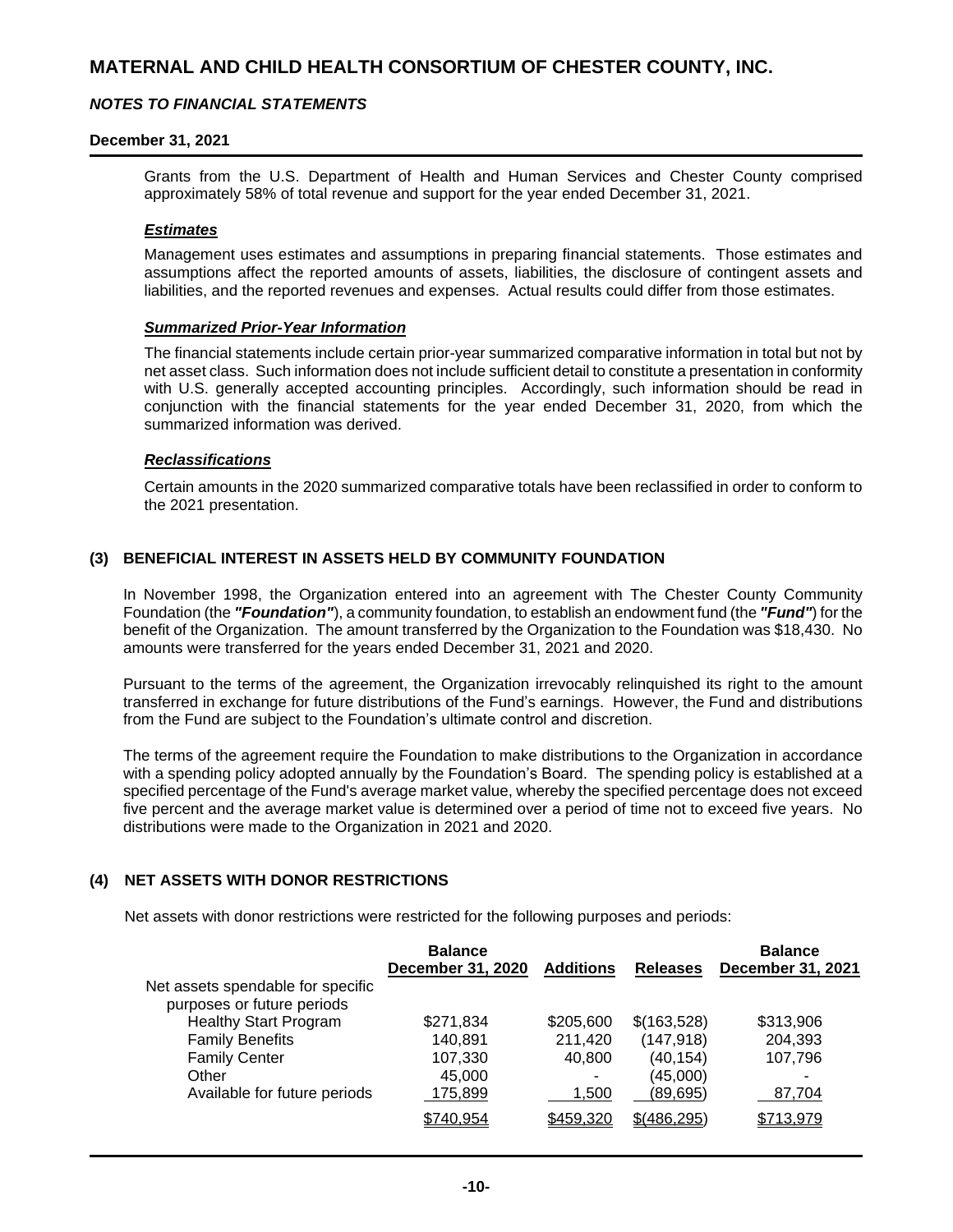### *NOTES TO FINANCIAL STATEMENTS*

### **December 31, 2021**

### **(5) LINE OF CREDIT**

The Organization has a \$200,000 bank credit line, which bears interest at a variable rate per annum equal to 0.5% in excess of the Wall Street Prime Rate and expires in January 2025. Advances under this credit line are not secured. No advances were outstanding at December 31, 2021 and 2020.

### **(6) GAIN ON FORGIVENESS OF LOAN PAYABLE – PAYCHECK PROTECTION PROGRAM**

On April 17, 2020, the Organization received loan proceeds in the amount of \$179,390 under the Paycheck Protection Program (*"PPP"*). Established as part of the Coronavirus Aid, Relief and Economic Security Act (*"Cares Act"*), the PPP provides for loans to qualifying businesses in amounts up to 2.5 times the business' average monthly payroll expenses. PPP loans and accrued interest are forgivable after a "covered period" (eight or 24 weeks) as long as the borrower maintains its payroll levels and uses the loan proceeds for eligible purposes, including payroll, benefits, rent, and utilities.

The loan was fully forgiven by the Small Business Administration in August 2021 and is reported as a gain in the statement of activities for the year ended December 31, 2021.

### **(7) EMPLOYEE RETENTION CREDIT**

During 2021, the Organization utilized the Employee Retention Credit under the Coronavirus Aid, Relief and Economic Security Act (CARES Act) which encourages businesses to keep employees on their payroll. The refundable tax credit is 50% of up to \$10,000 in wages paid by an eligible employer whose business has been financially impacted by COVID-19. MCHC received a credit of \$51,122 for the year ended December 31, 2021, which is reported as grant revenue in the 2021 statement of activities.

### **(8) OPERATING LEASES**

The Organization leases its administrative office and two outreach centers under one month-to-month leases and two leases which expire in March and June 2024. Rent expense for these facilities was \$73,760 and \$71,794 for 2021 and 2020, respectively. Minimum annual lease commitments under non-cancelable leases with initial or remaining terms in excess of one year are as follows:

### **Years ending December 31,**

| 2022 | \$65,922  |
|------|-----------|
| 2023 | 65,922    |
| 2024 | 24,261    |
|      | \$156,105 |

### **(9) RETIREMENT PLAN**

The Organization has a 401(k) plan covering all employees who have reached the age of 21 and completed six months of service. The plan allows employees to defer a portion of their compensation, subject to the limitations in the Internal Revenue Code. The Organization makes matching contributions to the plan equal to a specified percentage of the employees' elective deferrals. The Organization's contributions to the plan were \$2,939 and \$2,005 for 2021 and 2020, respectively.